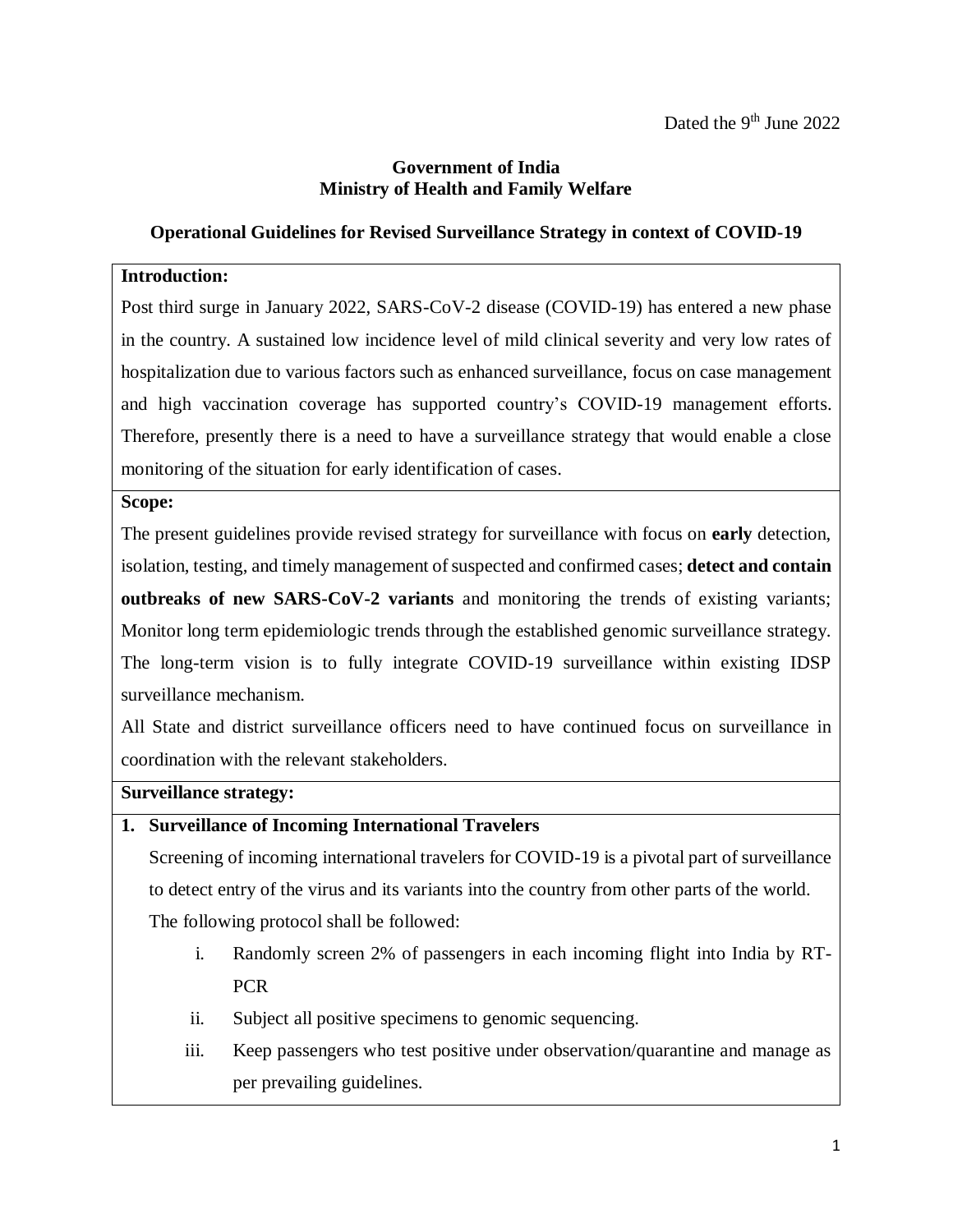| (Details)                                                                                |  | the | existing | guidelines | available | at |
|------------------------------------------------------------------------------------------|--|-----|----------|------------|-----------|----|
| https://www.mohfw.gov.in/pdf/GuidelinesforInternationalarrivalsupdatedon10thFebruary2022 |  |     |          |            |           |    |
| .pdf)                                                                                    |  |     |          |            |           |    |

**2. Sentinel Surveillance:** This shall have two components viz.

**A. Health facility based surveillance**

## **B. Laboratory based surveillance**

## **Health facility based surveillance:**

- i. A nationwide network of sentinel facilities to monitor influenza-like-illness (ILI) and severe acute respiratory infection (SARI) shall be operationalized.
- ii. All ILI and SARI surveillance data to be reported through IDSP-IHIP.
- iii. All healthcare facilities to report ILI cases from OPD (P form reporting units under IDSP-IHIP) - DSO will be responsible to analyze the data and a proportion (1 in 20) of such ILI cases shall be referred to lab for covid testing through RT-PCR.
- iv. Monitoring SARI cases in all district hospitals & selected tertiary hospitals (All the AIIMS, all district hospitals, large tertiary care government/Pvt Hospitals including Medical college hospitals of States/UTs) & their RT-PCR testing for COVID-19.

IDSP to share fortnightly reporting data of the aforementioned health facilities with respect to ILI and SARI cases. Reporting to be reviewed and ensured by District Collector/Magistrate and MD NHM at the State level.

## **Laboratory based surveillance**

- i. Labs testing for COVID-19 should upload their data on ICMR portal.
	- a. ICMR should also provide the data through API to IDSP-IHIP for regular monitoring.
	- b. Data should also be analyzed for test positivity rates and trend of Ct values (if possible).

# **3. Community-based Surveillance**

The community-based surveillance focuses on the early detection of unusual events in the community, such as large outbreaks, an unusual presentation of cases, mortality, etc. This would be achieved by: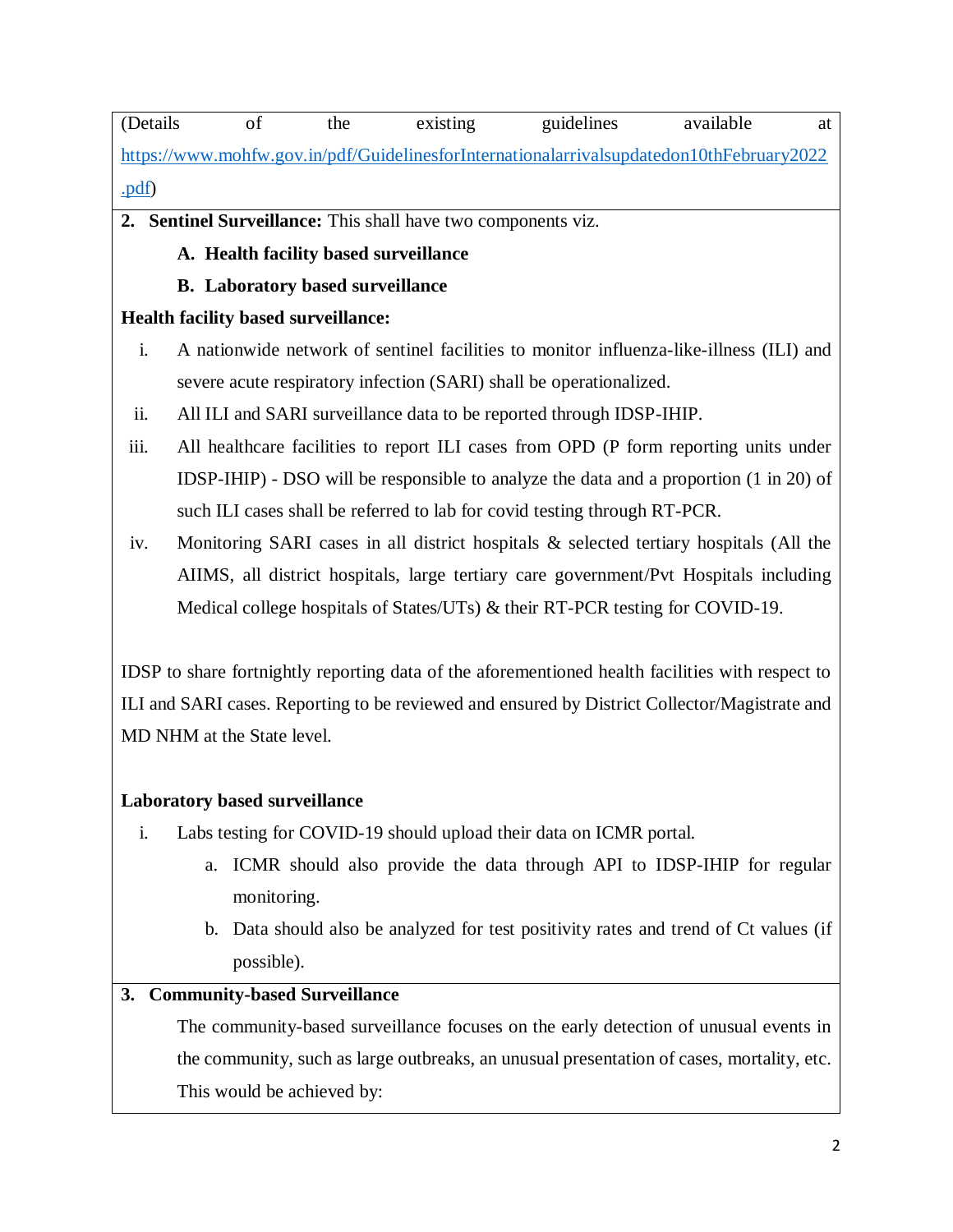- i. Event-based surveillance through media scanning and verification by IDSP cell
- ii. Event alert generation on IDSP-IHIP portal
- iii. Indicator based surveillance through IDSP/IHIP reporting of ILI and SARI cases

The district level rapid response teams **(RRT)** will assess the unusual events, and, if required outbreak investigations will be undertaken.

## **4. Whole Genomic Surveillance**

- A. Continuation and expansion (need based) of laboratory network under INSACOG
- B. Three-pronged genomic surveillance strategy to be followed:
	- a. A proportion of international arrivals (based on latest guidelines of MoHFW) to be tested and all positives to be sequenced
	- b. Identified sentinel sites of INSACOG network to send samples for WGS on a routine basis
	- c. Positive samples from large clusters / outbreaks in the community and unusual events to be sent for WGS.

(Detailed guidelines available at:

[https://www.mohfw.gov.in/pdf/INSACOGGuidanceDocumentdated15July2021final.pdf\)](https://www.mohfw.gov.in/pdf/INSACOGGuidanceDocumentdated15July2021final.pdf)

# **5. Sewage / Wastewater Surveillance**

Several studies have demonstrated that increases in SARS-CoV-2 RNA can be detected in environmental samples several days before detection of COVID-19 through clinical surveillance. The Revised Surveillance Strategy for COVID-19 envisages integrating the multiple systems presently existing for a pan-India sewage/wastewater surveillance with the following objectives:

- i. Provide early warning on the impending local surge of COVID-19
- ii. Provide an estimate of the virus load in local circulation
- iii. Provide virus isolates for their genomic characterization to detect circulating mutations/variants

To have a standard methodology and avoid duplications, the activities proposed in the project will be carried out as an integrated network. The system can be adapted to antimicrobial resistance monitoring activities in the future. As of now, this component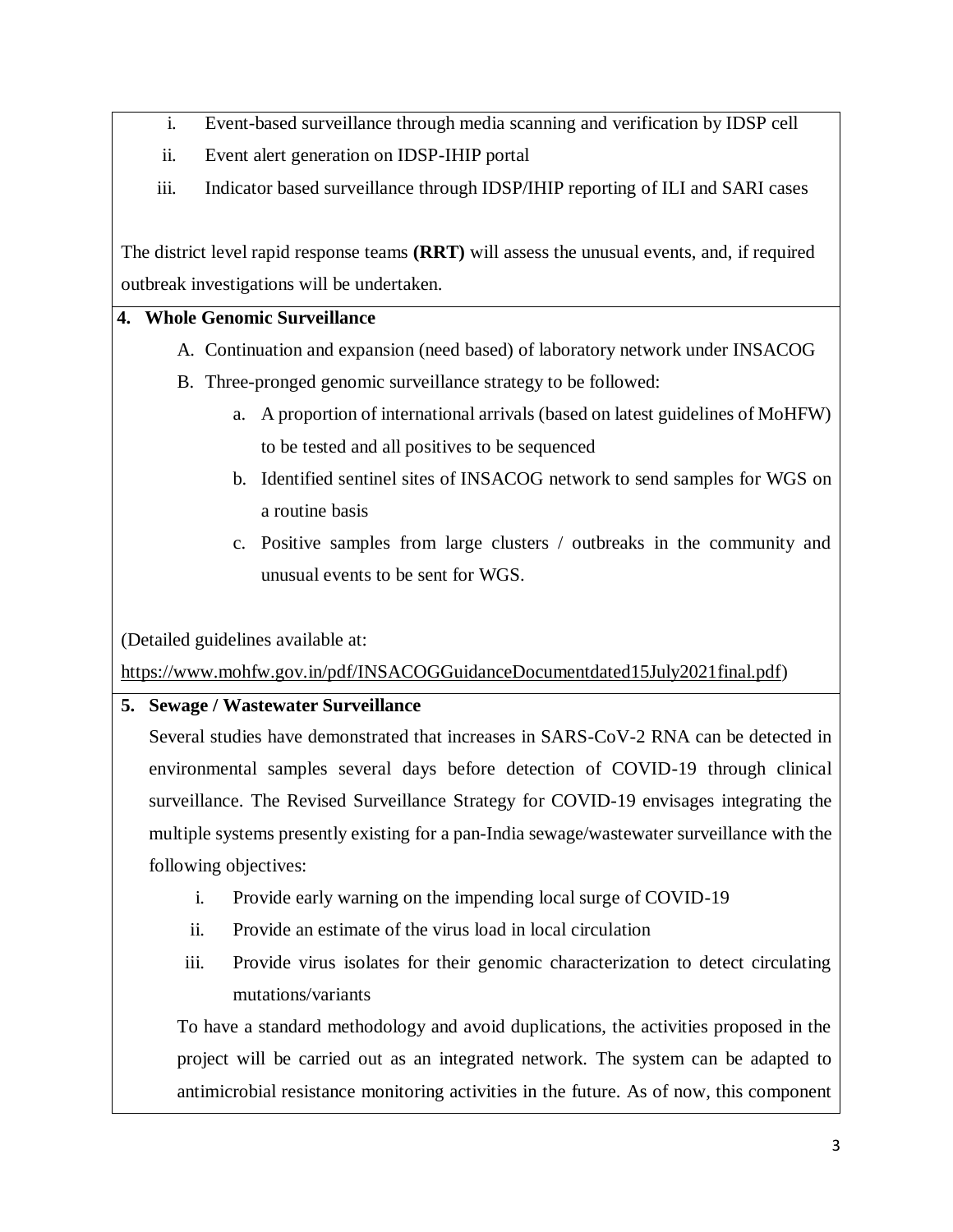is on a pilot basis. The network of sites for sewage/waste water samples would be finalized by INSACOG & the data from the sewage surveillance network shall be assessed for its effectiveness in guiding the public health response.

### **6. Sero-surveillance**

Sero-surveillance is a useful tool to assess exposure to the virus (and /or to vaccination). A decision for any future sero-survey may be taken on the basis of added value that this activity shall provide in the future prevailing situation. The guidelines for the sero-surveillance activity shall be decided by the National Task Force (NTF) constituted for this purpose.

### **Reporting requirements:**

### **A. Daily**

- Daily report from Districts and States on number of new cases, discharges/recovered, deaths and hospitalized covid cases.
- Hospitalized cases to be categorized as those cases requiring oxygen, ICU and Ventilator supported

## **B. Weekly**

- Weekly epidemiological report of COVID-19 cases and deaths
- Trend of ILI/SARI cases at the district and state level
- Weekly report on samples sent for whole genome sequencing from the State level
- Weekly report from laboratories on sample positivity rate
- INSACOG WGS report